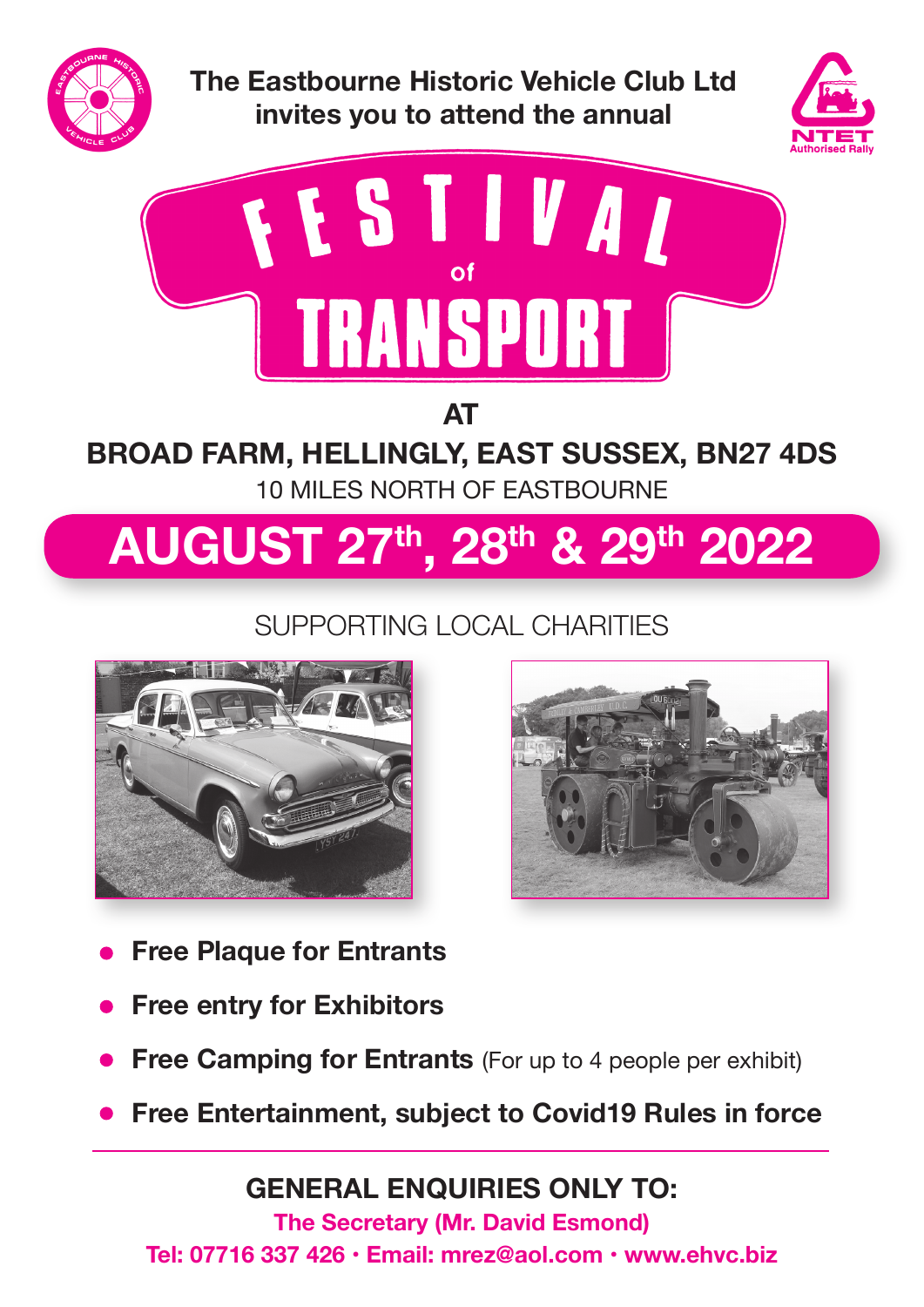### **CONDITIONS OF ENTRY**

Entries must be presented in a clean, complete and safe working condition.

Owners must ensure all drivers of the exhibits are qualified in law to handle the class of vehicle involved (no under age drivers). No exhibit is to be left running in the Control of any person unable to stop it in an emergency. No exhibit shall be left running unattended. All vehicles shall be safely parked, securely braked and / or chocked.

ot.

No static exhibit with exposed moving parts below a height of 6 feet shall be operated other than behind a fence or rope provided as required by the organisers.

A speed limit of 10 mph shall apply to all vehicles, including modern vehicles, on the Show field.

Competitors must pay proper regard to the marshal's instructions and conduct themselves in a manner which will not inconvenience other persons on the field.

### **INSURANCE REQUIREMENTS**

All preserved machinery attending the Show must be covered by the minimum insurance requirement as required by the Road Traffic Act if the exhibit is not excluded from use on the Public Highway, irrespective of whether it is licensed or not. If the exhibit is not self-propelled it must be covered by a public liability policy having a limit of indemnity of not less than £2,000,000, in any one accident.

**ALL INSURANCE DETAILS MUST BE INCLUDED ON THE ENTRY FORM OR YOUR ENTRY WILL NOT BE ACCEPTED**.

### **INSURANCE OF STEAM ENGINES AND BOILERS**

All steam engines and boilers must be insured against boiler explosion, third party and public liability risks including use on rally fields, with a minimum indemnity of £2,000,000 for any occurrence. In addition Sparks and Ashes cover must be included with a minimum £100,000 indemnity. You will be required to produce documentary evidence that such cover is in force before entering the rally field.

#### Note: **DOCUMENTARY EVIDENCE IS THE NTET DISC**.

Model engines at 5" scale and above are considered to be full size for the purpose of insurance.

Individual or Group (Club) insurance must be held which provides a minimum of £2,000,000 Public Liability indemnity including boiler explosion. In addition Sparks and Ashes cover must be included with a minimum £100,000 indemnity. Proof of a boiler inspection certificate must also be held.

Note: The Southern Federation of Model Engineers and the Northern Federation of Model Engineers issue a 'Proof of Insurance and Inspection Disc' which is similar in design and function to the NTET's Insurance Scheme Disc.

#### **Dogs must be on lead at all times. Please clear up after your pet**.

| <b>TRADE &amp; AUTOJUMBLE</b>                                                                                                                                                        |                                                                                                      |                                                                                                                                                | <b>4 X 4 VEHICLES &amp; CAMPER VANS</b><br><b>CLASS</b>                                                                                                          |                                                                                                                                                                               | <b>CAR CLUBS</b>                                                                                                                                    | <b>CLASS</b>                                                     |
|--------------------------------------------------------------------------------------------------------------------------------------------------------------------------------------|------------------------------------------------------------------------------------------------------|------------------------------------------------------------------------------------------------------------------------------------------------|------------------------------------------------------------------------------------------------------------------------------------------------------------------|-------------------------------------------------------------------------------------------------------------------------------------------------------------------------------|-----------------------------------------------------------------------------------------------------------------------------------------------------|------------------------------------------------------------------|
| <b>SHARON YOUNG</b><br><b>16 AVARD CRESENT</b><br><b>EASTBOURNE</b><br><b>BN20 8TU</b><br>TEL: 01323 642 797                                                                         | <b>WENDY ATTWATER</b><br>23 ABBEY ROAD<br><b>EASTBOURNE</b><br><b>BN20 8TD</b><br>TEL: 01323 648 997 |                                                                                                                                                | DAVE BONE<br><b>LITTLE MANOR</b><br><b>LOWER HORSEBRIDGE</b><br>HAILSHAM, EAST SUSSEX<br><b>BN27 4DH</b><br>TEL: 01323 843 186                                   | F                                                                                                                                                                             | <b>BRYAN JOHNSON</b><br>59 COLLINSWOOD DRIVE<br>ST. LEONARDS-ON-SEA<br><b>EAST SUSSEX TN38 ONX</b><br>TEL: 01424 438 407                            | $\mathsf{X}$                                                     |
| <b>STEAM (&amp; MINIATURE STEAM)</b><br>PETER HAINING<br>M<br>HORNS LODGE, MERES LANE<br>CROSS IN HAND,<br><b>HEATHFIELD</b><br><b>EAST SUSSEX</b>                                   |                                                                                                      | <b>CLASS</b>                                                                                                                                   | <b>CUSTOM CARS &amp; SPECIALS</b><br><b>TIM PRESTON</b><br><b>3 LUNDY WALK</b><br><b>HAILSHAM</b><br><b>EAST SUSSEX</b><br><b>BN27 3BJ</b><br>TEL: 01323 844 073 | <b>CLASS</b><br>R.                                                                                                                                                            | <b>CARS</b><br><b>KEITH HAWKINS</b><br>CASTLE VIEW, MARSHFOOT LANE<br>HAILSHAM, EAST SUSSEX<br><b>BN27 2RE</b><br>TEL: 01323 842 150<br><b>CARS</b> | <b>CLASS</b><br>$A-B$<br><b>(UP TO)</b><br>1945)<br><b>CLASS</b> |
| <b>TN21 0TY</b><br><b>MILITARY VEHICLES</b><br>н<br><b>STEWART ANGELL</b><br>26 HOMEFIELD ROAD<br><b>SEAFORD</b><br><b>BN25 3DL</b>                                                  |                                                                                                      | <b>CLASS</b>                                                                                                                                   | <b>CLASS</b><br><b>COMMERCIAL VEHICLES /</b><br><b>FIRE ENGINES</b><br>E<br><b>DAVE BONE</b><br><b>LITTLE MANOR</b><br>LOWER HORSEBRIDGE, HAILSHAM               |                                                                                                                                                                               | <b>SETH BROWN</b><br>KINELLAR DITTONS ROAD<br>POLEGATE BN26 6JG<br>TEL; 01323 484 843<br>MOB: 07802 586 305<br><b>CARS</b><br><b>ROB NOBLE</b>      | C<br>$(1946 -$<br>1967)<br><b>CLASS</b>                          |
| TEL: 07714 923 925<br><b>CLASS</b><br><b>FAIR ORGANS</b><br>DAVE BONE<br>$\mathbf O$                                                                                                 |                                                                                                      | EAST SUSSEX BN27 4DH<br>TEL: 01323 843 186<br><b>BUSES &amp; COACHES</b><br><b>ANDREW FRENCH</b>                                               | <b>CLASS</b><br>G                                                                                                                                                |                                                                                                                                                                               | D<br>(1968)<br>onwards)                                                                                                                             |                                                                  |
| LITTLE MANOR, LOWER<br>HORSEBRIDGE HAILSHAM,<br><b>EAST SUSSEX</b><br><b>BN27 4DH</b><br>TEL: 01323 843 186                                                                          |                                                                                                      |                                                                                                                                                | 10 DE GREY CLOSE<br><b>LEWES</b><br><b>EAST SUSSEX</b><br>BN7 2JR<br>TEL: 07592 817 041                                                                          |                                                                                                                                                                               | <b>STATIONARY ENGINES</b><br><b>ALAN WOODS</b><br>67 SALTWOOD ROAD<br>SEAFORD BN25 3SS<br>TEL: 01323 651 802                                        | <b>CLASS</b><br>K                                                |
| <b>CLASS</b><br><b>MOTOR CYCLES AND CYCLES</b><br><b>BETTY WRIGHT</b><br>J<br>40 WESTFIELD ROAD,<br><b>EASTBOURNE</b><br><b>EAST SUSSEX</b><br><b>BN21 2QU</b><br>TEL: 01323 647 518 |                                                                                                      | <b>MODELS AND CRAFT DISPLAYS</b><br><b>DEREK PENTECOST</b><br>19 COOLHAM DRIVE<br><b>BRIGHTON</b><br>BN <sub>2</sub> 5HU<br>TEL: 01273 703 929 | <b>CLASS</b><br>N.                                                                                                                                               | <b>WORKING EXHIBITS</b><br><b>TRACTORS</b><br><b>DAVID BOURNE</b><br><b>CUCKMERE COTTAGE HEMPSTEAD</b><br>LANE, HAILSHAM EAST SUSSEX<br><b>BN27 3PR</b><br>TEL: 01323 440 359 | <b>CLASS</b><br>P<br><b>CLASS</b><br>L                                                                                                              |                                                                  |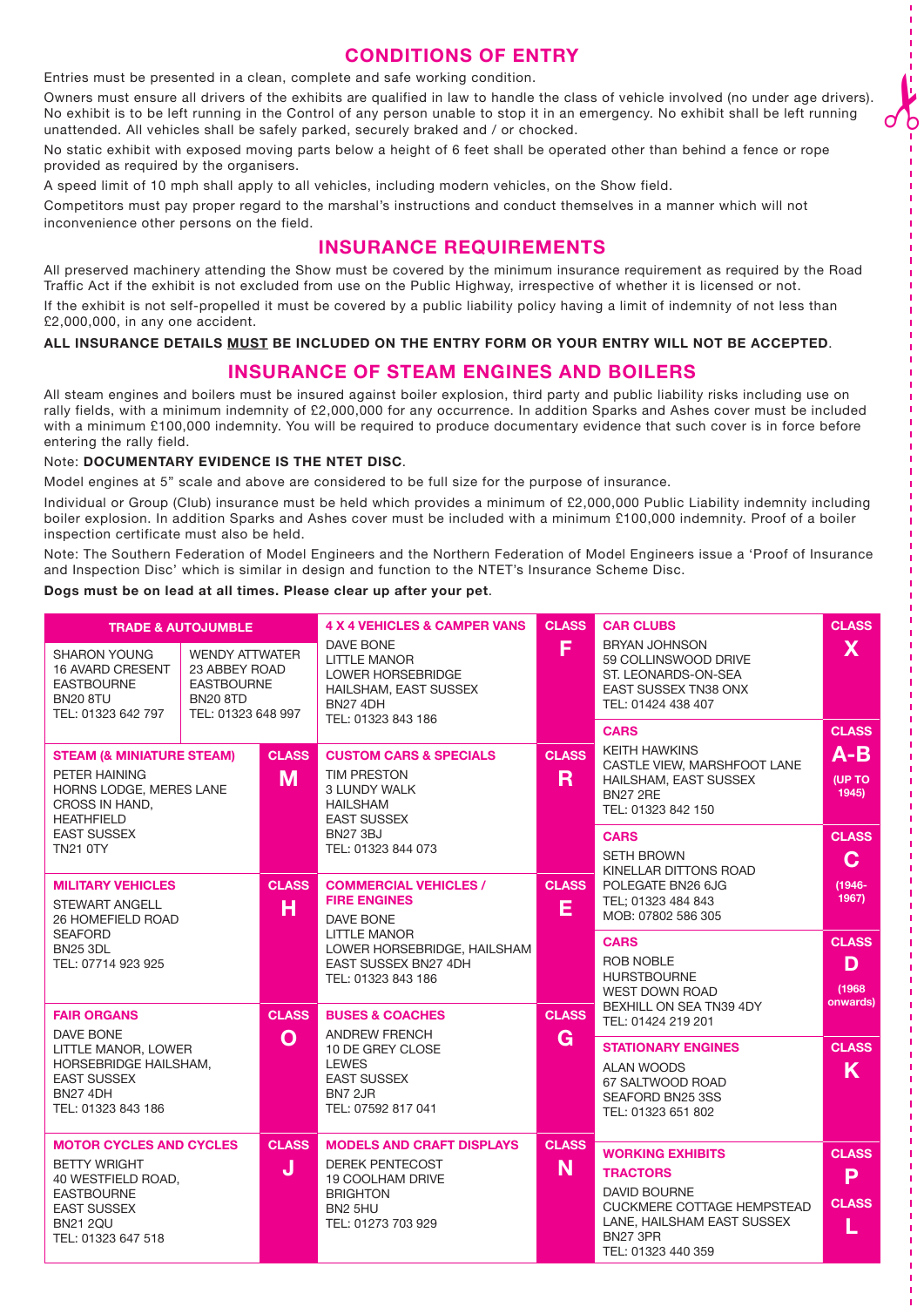# **2022 Festival of Transport ENTRY FORM**<br>COMPLETED ENTRY FORMS MUST BE RETURNED WITH SAE TO VEHICLE SECTION MARSHAL (SEE LEFT) BY

**RETURNED WITH SAE TO VEHICLE SECTION MARSHAL (SEE LEFT) BY** 

# **July 14th 2022**

**(Entries received after this date MAY NOT be accepted)** 

**(Entries built after 2002 will only be accepted subject to interest, rarity and condition)** 

**Late entries "on the day" will be charged an admin fee at the Section Marshals discretion.**

#### **DETAILS OF ENTRANT**

| NAME:           | <b>DAY TEL NO:</b>     |  |  |
|-----------------|------------------------|--|--|
| <b>ADDRESS:</b> | <b>EVENING TEL NO:</b> |  |  |
|                 |                        |  |  |
|                 | <b>EMAIL:</b>          |  |  |

**PLEASE ENCLOSE** 

**ALL DETAILS MUST BE ENTERED**

#### **DETAILS OF EXHIBIT**

| <b>MAKE</b><br><b>YEAR</b><br><b>MODEL</b><br><b>BODY MAKE AND TYPE</b> |  |                           |  |  | <b>STAMPED &amp;</b><br><b>ADDRESSED</b><br><b>ENVELOPE</b><br><b>WITH YOUR ENTRY.</b> |
|-------------------------------------------------------------------------|--|---------------------------|--|--|----------------------------------------------------------------------------------------|
| <b>REG No.</b><br><b>ENGINE DETAILS</b>                                 |  |                           |  |  | MINIMUM 9" X 6"<br>(ENSURE CORRECT POSTAGE)                                            |
| <b>COLOUR SCHEME</b>                                                    |  | <b>INSURANCE CERT No.</b> |  |  |                                                                                        |
| <b>DETAILS OF EXHIBIT (STEAM)</b>                                       |  |                           |  |  |                                                                                        |
| <b>MAKE</b><br><b>WORKS No.</b>                                         |  |                           |  |  | <b>INSURANCE COMPANY</b>                                                               |
| <b>YEAR BUILT</b><br><b>REGISTRATION No.</b>                            |  |                           |  |  |                                                                                        |
| <b>NAME OF EXHIBIT</b><br><b>NHP OR WEIGHT</b>                          |  |                           |  |  | <b>EXPIRY DATE</b>                                                                     |
|                                                                         |  |                           |  |  |                                                                                        |

**TYPE**

**OTHER DETAILS OF INTEREST. Also state here if attending as a member of a vehicle club.** 

| <b>TENDER CAR / LOW LOADER / TRAILER TO TRANSPORT EXHIBIT</b> | YES / NO | REG. NO. |
|---------------------------------------------------------------|----------|----------|
| <b>TRAILER AS PART OF EXHIBIT</b>                             | YES / NO | SIZE:    |
| <b>DISPLAY ADVERTISING POSTER</b>                             | YES / NO |          |

|                                          | <b>FRIDAY</b><br>(set up day) | <b>SATURDAY</b> | <b>SUNDAY</b> | <b>MONDAY</b> |
|------------------------------------------|-------------------------------|-----------------|---------------|---------------|
| I WILL BE ATTENDING ON:                  | YES / NO                      | YES / NO        | YES / NO      | YES / NO      |
| WILL YOU BE CAMPING IN THE CAMPING FIELD |                               | YES / NO        |               |               |

I have read the conditions of entry overleaf and agree to be bound by them.

I declare that during the Show my exhibit will be covered by the minimum insurance requirements as required by the Road Traffic Act if my exhibit is not excluded from use on the Public Highway, irrespective of whether it is licensed or not. If my exhibit is not self propelled it will be covered by a public liability policy having a limit of indemnity of not less than £2,000,000, in any one accident. I further declare that the driver/rider of any exhibit not excluded from use in the public highway, holds a driving licence of the appropriate class for that exhibit.

In respect of steam vehicles (including models), I further declare that the exhibit is covered by a Boiler Explosion Policy having a limit of indemnity of not less than £2,000,000 any one accident, and Sparks and Ashes cover for not less than £100,000. I further declare that the boiler of any steam plant entered carries a Boiler Inspection Certificate and that I will produce documentary evidence of such insurance and inspection to you before participating in the Show.

SIGNED: .................................................................................................................. DATE: ........................................................................

#### **Covid19 Rules in force. Must be followed at all times.**

| EF REC'D | <b>ACK, SENT</b> | <b>NO. SENT</b> | <b>PROG. ED</b> | <b>CAMP</b> | <b>TENDER</b> | <b>CLASS</b> | <b>NUMBER</b> |
|----------|------------------|-----------------|-----------------|-------------|---------------|--------------|---------------|
|          |                  |                 |                 |             |               |              |               |